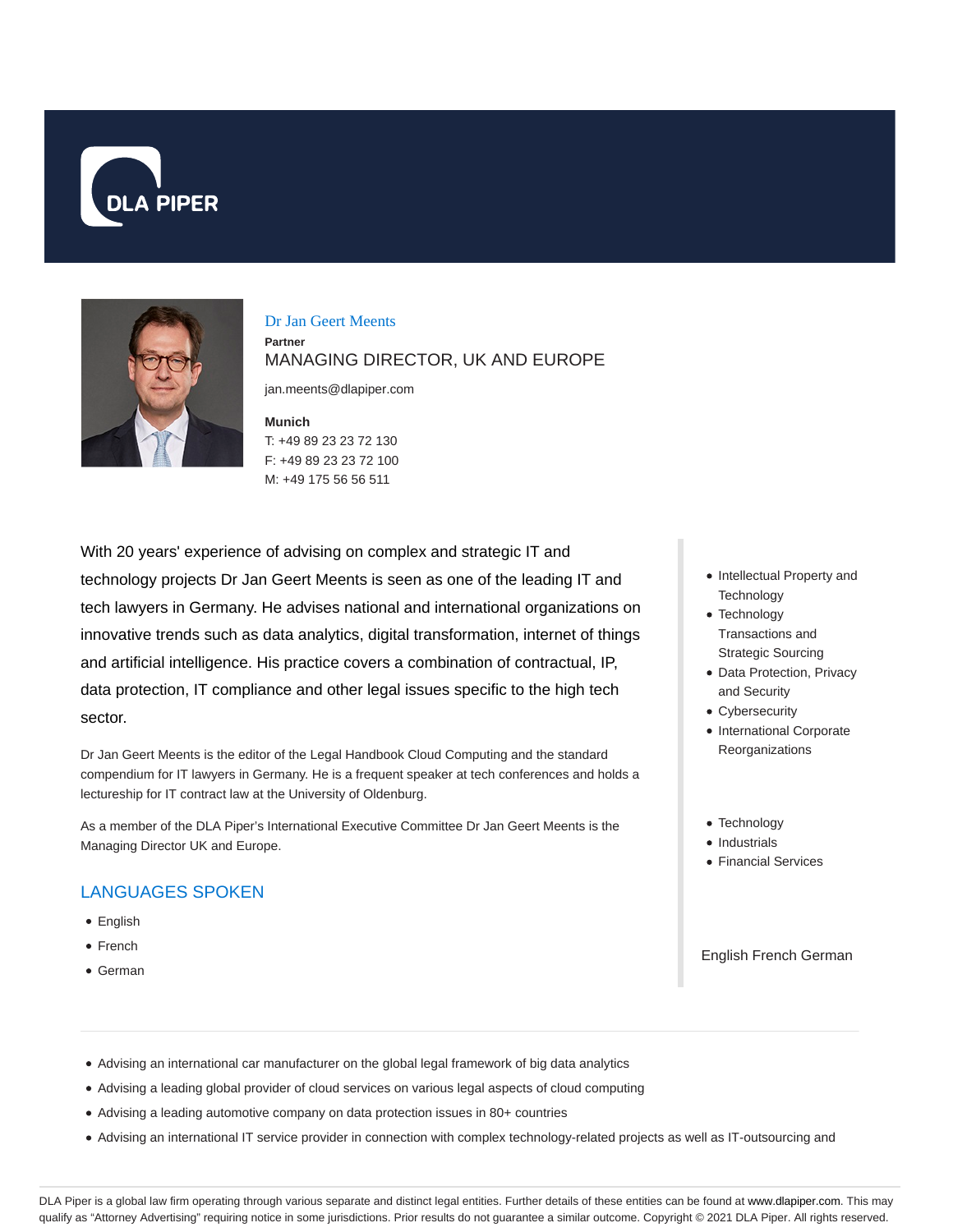business process outsourcing projects

- Advising a world market leader in healthcare products and services on the digitization of medical devices including legal aspects of tele-medicine
- Advising a German multinational engineering and electronics company on legal aspects of IoT and digital transformation of their products
- Advising on the technology side of numerous M&A and PE transactions
- Advising on several IT and outsourcing projects for both, IT providers and customers

## **CREDENTIALS**

# Professional Qualifications

Rechtsanwalt admitted with the Rechtsanwaltskammer Munich

# Prior Experience

- 2008 to date, Partner DLA Piper UK LLP, Munich
- 2004 2008, Partner at a leading commercial law firm, Munich
- 2002 2003, Foreign Associate at an international law firm, Atlanta
- 1999 2004, Associate at a leading commercial law firm, Munich

## **Recognitions**

- JUVE Handbook 2021/2022: Frequently recommended for information technology: contracts/litigation and transactions/outsourcing as well as for data protection; "leading in the area of outsourcing and clouds", "very good, knows what he is talking about", competitor
- Legal 500 Germany 2022: Leading individual and recommended for information technology and digitalisation as well as recommended for information technology: data protection and IT transactions and outsourcing
- Chambers Europe Germany 2022: Recommended for TMT: information technology
- Handelsblatt in cooperation with Best Lawyers 2022: Recognised as "lawyer of the year" for information technology law (2020) and recommended for information technology law and data security and privacy law
- WirtschaftsWoche 2020: Recommended as "top lawyer" for IT law
- Kanzleimonitor 2020/2021: Recommended for IT law

## **Education**

- University of Marburg
- University of Munich, First State Examination, 1995
- Higher Regional Court of Munich, Second State Examination, 1998
- University of Münster, Dr. jur., 1998

### **Memberships**

- German Association for Law and Informatics (DGRI e.V.)
- International Technology Law Association (ITechLaw)
- The Working Group IT of the German Lawyers' Association (DAV IT)
- German-American Lawyers Association (DAJV)
- Munich and German Lawyers' Association

## **Lecturer**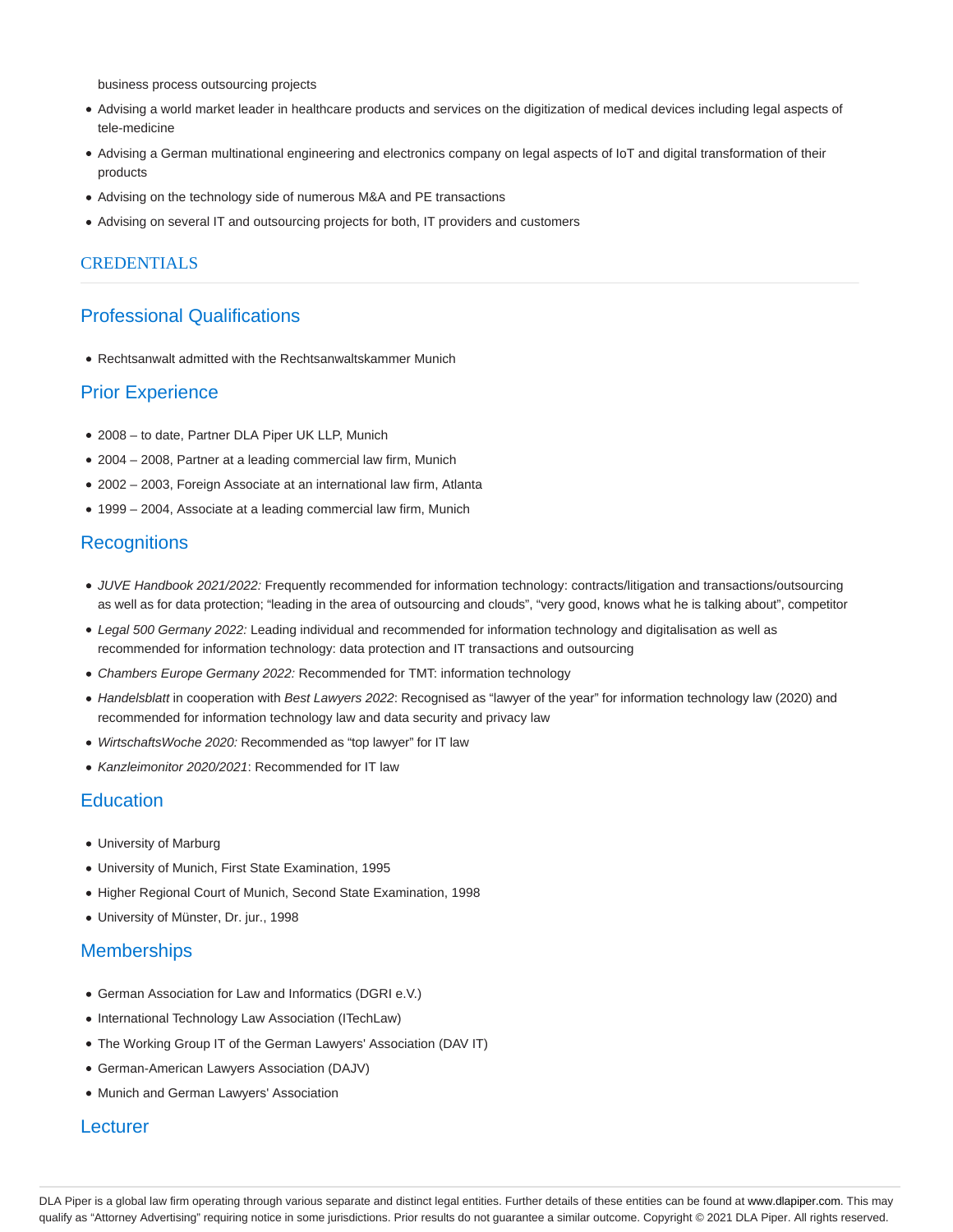## **INSIGHTS**

Earlier in his career, Jan was the author of one of the first books on e-commerce transactions in Germany. He is co-editor of the standard compendium for specialist IT lawyers in Germany and has published a number of articles on technology-related topics. He is also a frequent speaker at national and international technology law conferences.

# **Publications**

- Borges/Meents: Cloud Computing Rechtshandbuch, C.H.Beck, First Edition, Munich, 2015
- Walz: Beck'sches Formularbuch Zivil-, Wirtschafts- und Unternehmensrecht German-Englisch, IT-Contracts, C.H.Beck, Third Edition, Munich, 2013
- Taeger/Gabel: BDSG Comment, §§ 33-35 BDSG, Deutscher Fachverlag GmbH, Second Edition, Frankfurt, 2013

## **NEWS**

**Best Lawyers / Handelsblatt recommends a total of 90 lawyers from DLA Piper in Germany**

#### 24 June 2022

This year, the U.S. publisher Best Lawyers has once again recognized numerous DLA Piper lawyers in Germany in various areas of law.

**DLA Piper advises HARMAN on the acquisition of Mixed Reality Pioneer Apostera**

#### 23 February 2022

DLA Piper has advised HARMAN International, the leading supplier of connected technologies for automotive, consumer and enterprise markets, on the acquisition of Apostera, a Germany-based automotive technology company. Apostera's employees will join HARMAN as part of the company's Automotive division.

**DLA Piper advises TRATON SE on the acquisition of Loom Technologies GmbH**

#### 28 July 2021

DLA Piper has advised TRATON SE, a leading global commercial vehicle manufacturer, and its subsidiary TB Digital Services GmbH on the acquisition of logistics software provider Loom Technologies GmbH.

**Best Lawyers / Handelsblatt recommends a total of 88 lawyers from DLA Piper in Germany**

### 25 June 2021

This year, the U.S. publisher Best Lawyers has once again recognized numerous DLA Piper lawyers in Germany in various areas of law. In total, Best Lawyers recommends 88 DLA Piper lawyers this year.

**DLA Piper advises Cohu, Inc. on divestment of atg Luther & Maelzer to Mycronic**

### 12 May 2021

DLA Piper has advised Cohu, Inc., a global leader in back-end semiconductor equipment and services, on the divestment of atg Luther & Maelzer GmbH (atg) to Mycronic AB (Mycronic), a Swedish high-tech company engaged in the development, manufacture and

DLA Piper is a global law firm operating through various separate and distinct legal entities. Further details of these entities can be found at www.dlapiper.com. This may qualify as "Attorney Advertising" requiring notice in some jurisdictions. Prior results do not guarantee a similar outcome. Copyright @ 2021 DLA Piper. All rights reserved.